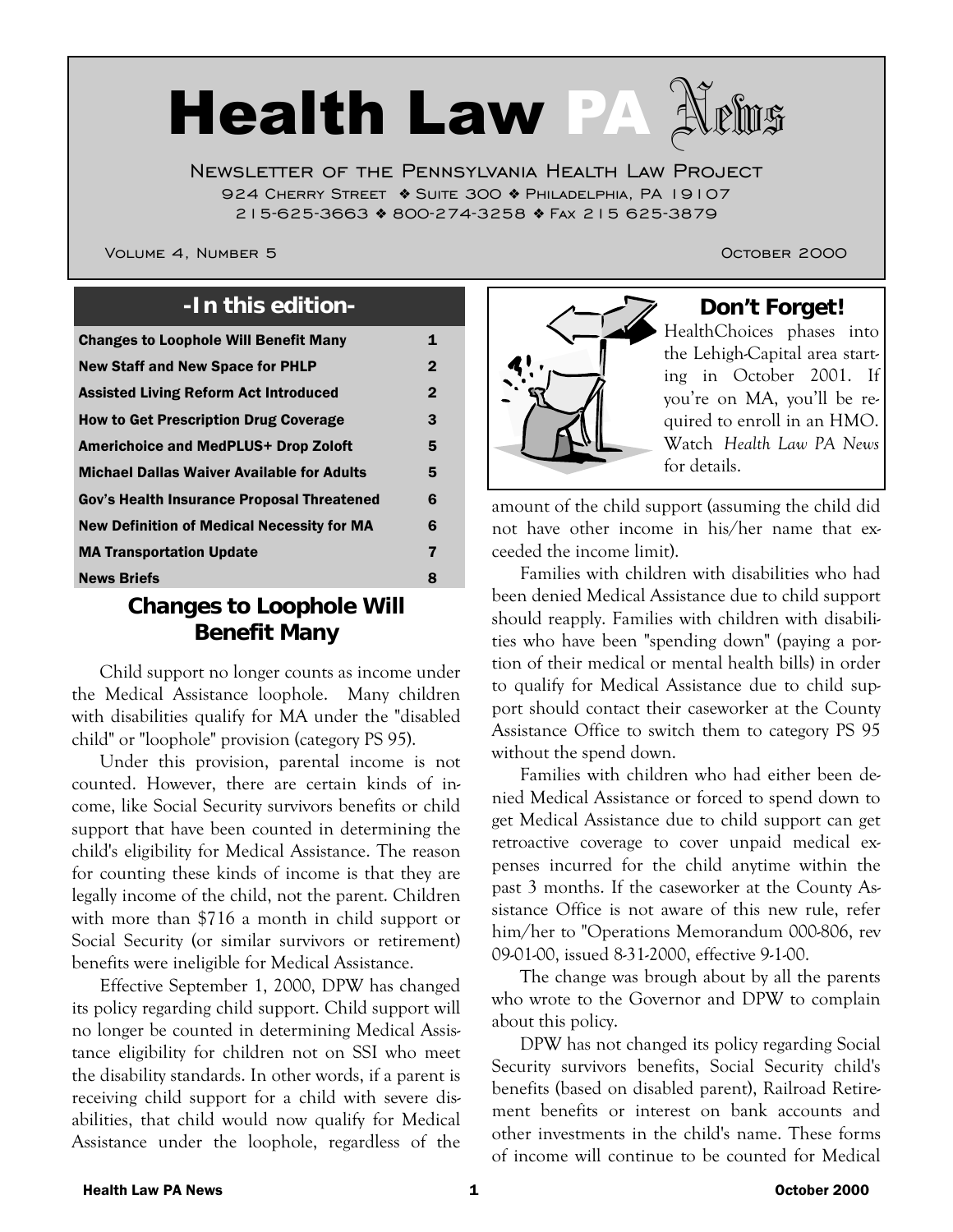Assistance eligibility purposes and if they exceed \$716 month (this amount will go up in January), the child will not be eligible for Medical Assistance without a spend down.

#### **New Staff and New Space for PHLP**

 With two new staff arrivals, and new office space, August-September 2000 was been full of transition for the Philadelphia office of PHLP. In October, the Pittsburgh office welcomed a new paralegal.

 Stacey Coggins and Bob Murken joined the PHLP staff at the end of August. An attorney, Stacey came to PHLP from the firm of Ballard Spahr Andrews & Ingersoll, where she worked in litigation. Stacey is working on Medical Assistance eligibility, in addition to staffing the help line. A former volunteer coordinator with the Jesuit Volunteer Corps, Bob will be providing advocacy and assistance to help line callers, and working on other projects as a paralegal.

 In October, Janice Meinert began work as a paralegal in the Pittsburgh office of PHLP. Janice previously worked in banking, and before that, as a therapist in a residential drug and alcohol program. A social worker by training, Janice will also be working on the help line, and focusing on mental health issues.

 Also, earlier in August, after 7 years at 801 Arch Street in Center City, PHLP Philadelphia moved into new space a few blocks away at 924 Cherry Street. With their new headquarters located in the heart of Chinatown, the PHLP Philly staff is never at a loss for delicious Asian lunch options; Burmese has enjoyed particular notoriety in the office.

The new address is:

 PA Health Law Project 924 Cherry Street, Suite 300 Philadelphia, PA 19107

(All staff phone numbers will remain the same.)  $\blacksquare$ 

# **Assisted Living Reform Act Introduced**

 After months of publicity and anticipation, the Assisted Living Reform Act was introduced on August 2, 2000. The ALRA, first announced in February and discussed in earlier editions of Senior Health News, was formally introduced with the bipartisan support of over 95 members of the Pennsylvania House of Representatives.

 During the Spring, Representative Dennis O'Brien (R-Philadelphia) held hearings across the Commonwealth on the issues addressed by this bill.



Hundreds attended and support for the bill grew.

 The ALRA, now officially titled House Bill 2700, embodies the recommendations of the Intragovernmental Council on Long Term Care. Representative O'Brien and others of both parties are making assisted living an issue in the current campaign. They believe voters will want their representatives to support a bill that would enable consumers of all income levels (with nursing home level needs) to receive quality assisted living services in the residential setting of their choice. They argue:

- Pennsylvania spends virtually all of its long-term care public funding on nursing homes.
- When low and middle-income individuals need care, they have little choice but a nursing home.
- Nursing home care is the most expensive.
- Remaining in one's home and receiving services there costs half as much as a nursing home.
- Pennsylvanians want to remain at home and age in place.

 Here are some of the things HB 2700 will provide if it becomes law:

• **Public Funding:** State and federal money for individuals to receive services in the residential set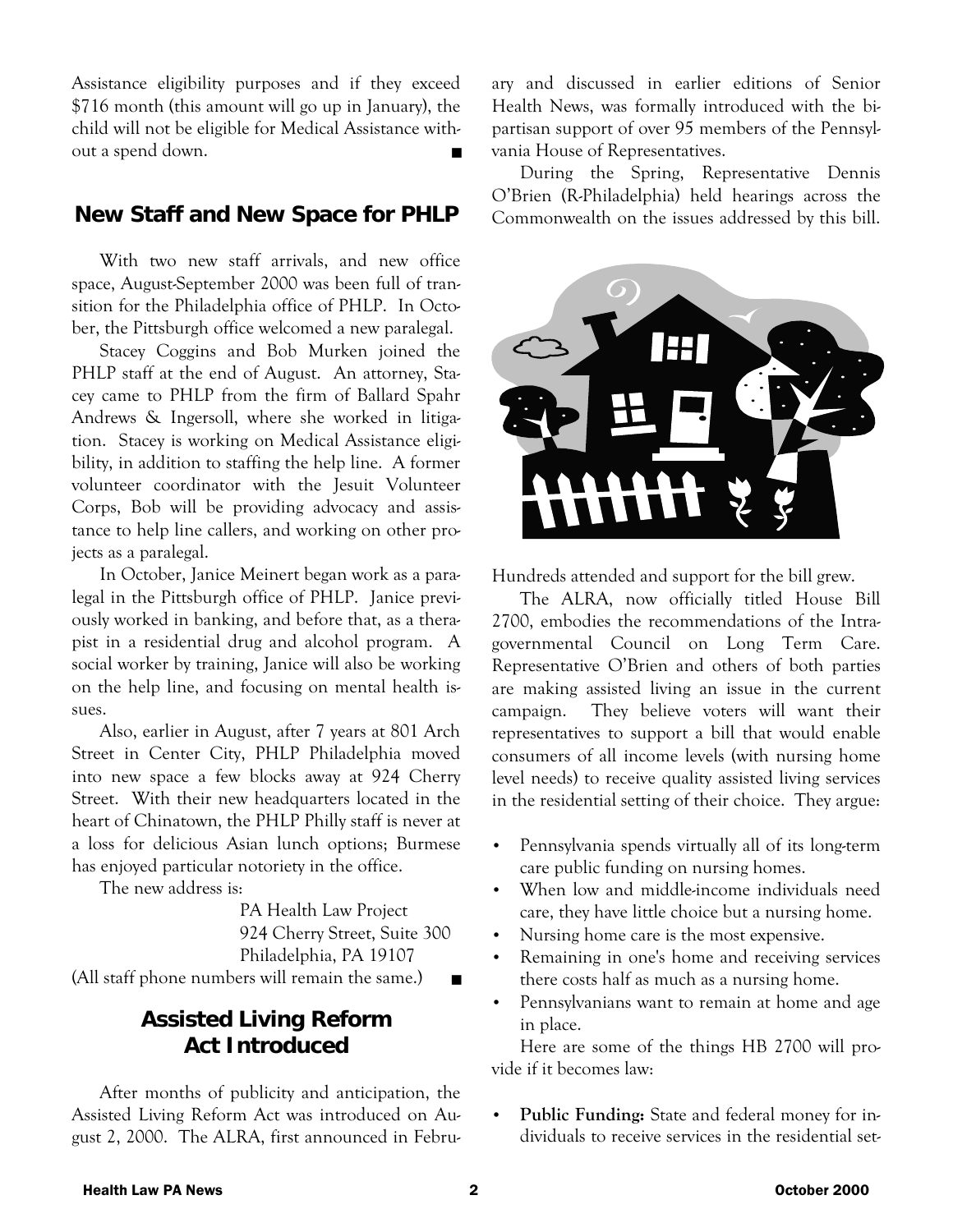ting of their choice, not just nursing homes.

- **Greater Options of Services:** A broader menu of quality services would be available to consumers in their homes than is presently are available under the state waiver program. For example, services including assistive technology and cognitive support services for individuals with cognitive impairments would be available.
- **Quality Care:** Assisted Living residences and service providers would have to meet licensing, training, and staffing requirements that insure quality care.
- **Housing Supplement:** Some consumers could be provided with money to help with their housing, including payment for an Assisted Living Residence in conjunction with their Assisted Living Services 1) if they would otherwise be forced to enter nursing facilities because they could no longer afford to maintain their residences and 2) if it were where cost effective to provide this subsidy.
- **Consumer Protections:** The Department of Health 24 hour hotline and staff, and the Department of Aging Ombudsman Program would be available to consumers of assisted living to investigate and resolve complaints.
- **Enforcement Provisions:** Assisted Living Residences and Services Providers would be required to meet all standards set in the law prior to opening and on an ongoing basis in order to remain open.

*For additional information on the Assisted Living Reform Act, call Representative O'Brien's district office at (215) 632-5150 or call your state representative.* ■

# **How to Get Prescription Drug Coverage**

 Seniors and individuals with disabilities throughout the Commonwealth are struggling to pay for their prescription drug costs. Politicians and advocates are debating proposals to reduce drug prices and to expand Medicare to cover prescription drugs. Unlike when Medicare first began, prescription medications are now a primary form of medical care and often substitute for more costly therapies like hospitalization and surgery. Studies show, however, that having drug coverage significantly influences whether Medicare beneficiaries fill their prescriptions and, thus, take their medications. This can result in adverse health effects.

 Medicare beneficiaries in our area have had to alter their health care strategies to deal with their inadequate prescription coverage. They have

**"Unlike when Medicare first began, prescription medications are now a primary form of medical care and often substitute for more costly therapies like hospitalization and surgery."** 

stopped taking certain medications, pursued samples or less expensive prescriptions from their doctors, or joined Medicare HMOs that initially offered comprehensive prescription coverage. Despite these efforts, many area seniors and people with disabilities continue to go without adequate access to prescription drugs. Many cannot take a generic or take a prescription for which there is no generic equivalent, cannot go without their prescriptions, or are part of a Medicare HMO that has entirely stopped or drastically changed its prescription coverage.

 PHLP has spent the past several months helping hundreds of callers explore options for obtaining prescription coverage. Here are some tips to share with anyone seeking prescriptions or prescription coverage:

**1. Explore Medical Assistance (MA) eligibility:** Depending on income and resources, an individual may be eligible to have all prescription needs paid with no cost to the person. This may be accomplished through straight MA eligibility or through spend-down eligibility.

 A single individuals who is disabled or over 65 may be eligible for full prescription coverage through Medical Assistance if she has an income of less than \$716 per month, and resources of \$2000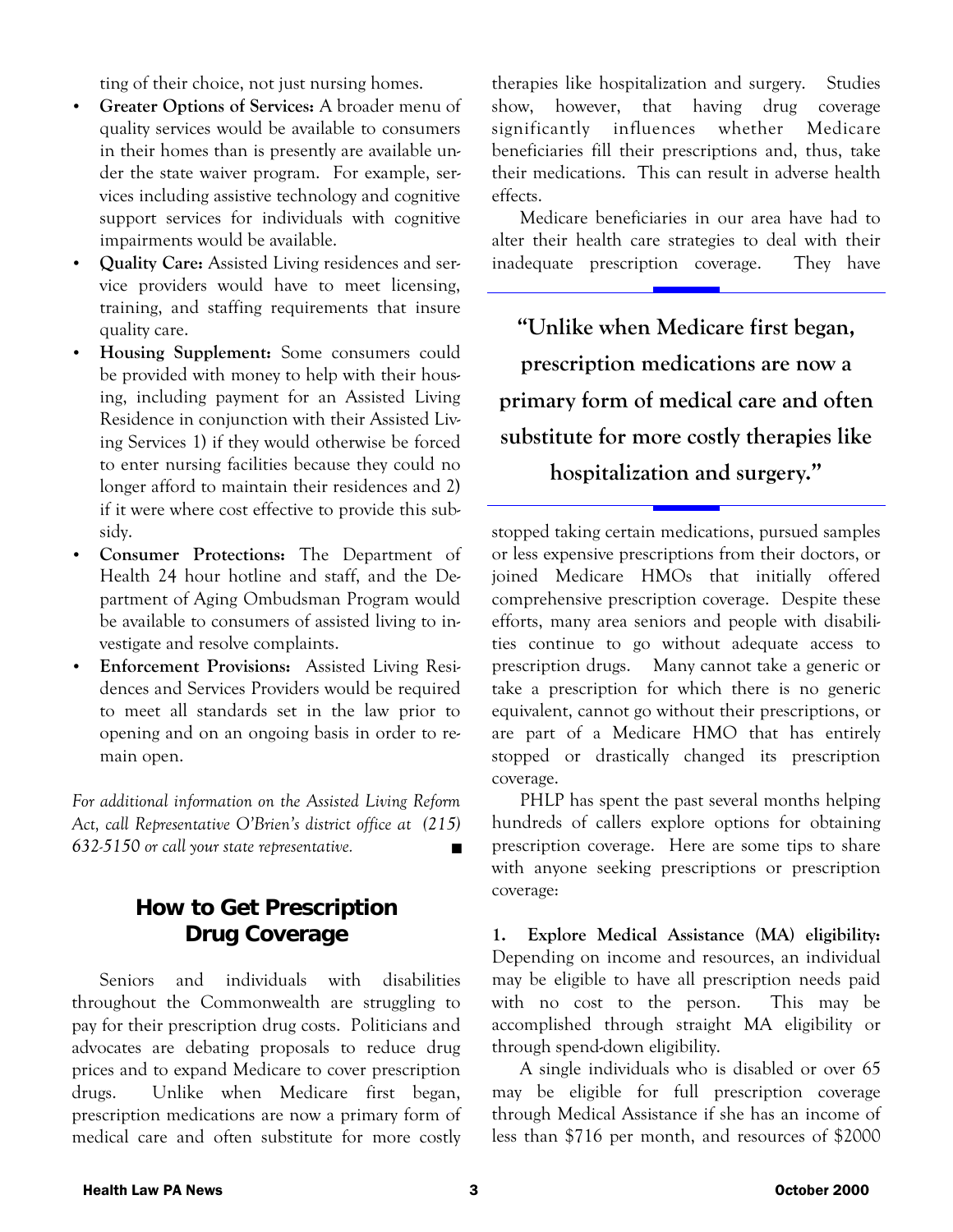or less.

 If her income is \$716 or higher, and she has a lot of medical expenses, she might be able to use paid or incurred medical expenses to "spend-down" or reduce her countable income to the point where she would be eligible for MA.

 Additionally, this individual might be eligible for some reduction in Medicare expenses which might free up more income to assist in paying for prescriptions.

#### **2. Explore PACE or PACENET.**

If your are over 65, PACE is available:

- to cover prescriptions (after a co-payment) for individuals with 1999 annual incomes below \$14,000 for single persons and \$17,200 for married couples.
- to cover prescriptions (after a co-payment) for individuals with 1999 annual incomes between \$14,000 and \$16,000 for single persons and between \$17,200 and \$19,200 for married couples who have spent \$500 on their prescriptions.

 A person cannot qualify for PACE if she has full prescription benefits through the state Medical Assistance program. If she has any prescription coverage through

another prescription plan, PACE is the payor of last resort and will only pick up what is not covered by your primary insurance plan. You must be 65 to qualify for PACE. The PACE program can be reached at 800-225-7223 or (outside PA) at 717-652- 9028.

**3. Explore Medicare HMOs for the county and what prescription coverage they offer:** All Medicare HMO's differ in their coverage, but many provide some degree of prescription coverage. The Pennsylvania Health Law Project can provide names and numbers of HMOs in each county. Before changing HMOs, make sure to ask a lot of questions. Some suggested questions include:

- ❏ *Is there a monthly premium and if so, how much?*
- ❏ *Does the HMO include my doctors in its network?*
- ❏ *What pharmacies would I have to use?*
- ❏ *Does the HMO cover my present prescription drugs on the formulary?*
- ❏ *If not, what is the cost to me for un-covered drugs?*
- ❏ *Is there an annual limit on generic drugs?*
- ❏ *Is there an annual limit on brand-name drugs?*
- ❏ *How is the limit calculated?*
- ❏ *Explain how the limit would be calculated in my case, given the drugs I take?*
- ❏ *Can you please send me information on your plan including a summary of benefits?*

**4. Explore Medigap policies:**Many insurance companies offer policies that cover the gaps in



Medicare coverage. These are called Medigap policies. The average Medigap policy covering prescription medications in Pennsylvania runs approximately \$142/ month, which is out of reach for many Pennsylvania seniors and doesn't provide complete coverage. Standard policies H, I, and J cover some prescriptions. PHLP can provide the names and numbers of Medigap insurers.

**5. Veterans should explore** 

**coverage offered by the Veterans Administration:** All Veterans who have served on active duty in the Armed Forces, wartime or peacetime, and received an Honorable or a General Discharge are eligible for medical care through the Department of Veterans Affairs. Currently, Veterans are placed in one of two categories, which determine the scope of health benefits. Category I Veterans are eligible for no-cost health care. Category II Veterans are eligible for relatively low-cost health care. Both Category I and Category II cover prescription medications with at most a \$2.00 co-pay. For detailed information, contact local VA Regional Offices for guidance.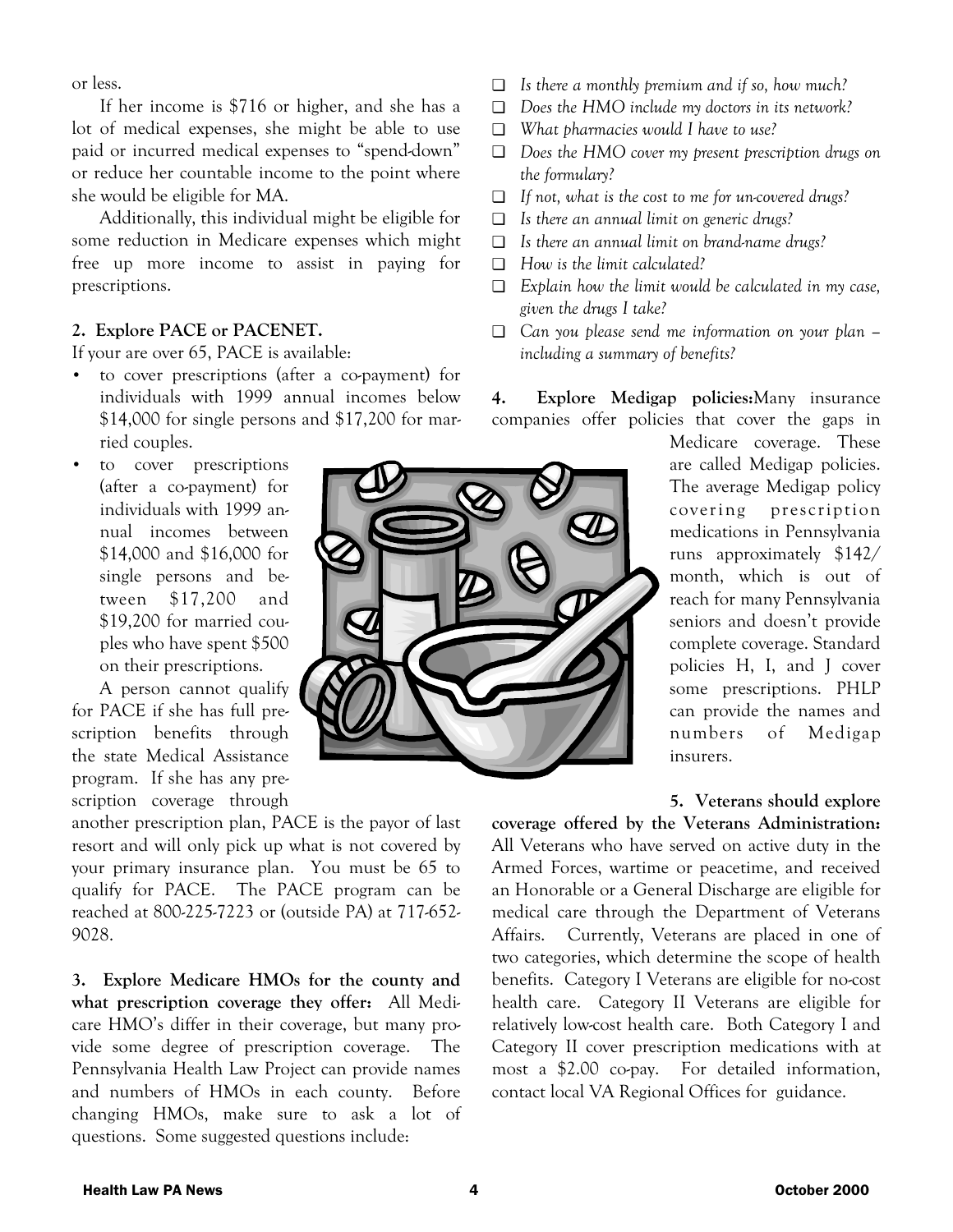**6. Explore free or low-cost assistance programs from the companies that make or distribute the drugs:** These days most pharmaceutical companies have patient assistance programs through which people can get their prescriptions filled.

 The first step is to find out the name of the manufacturer of the medication. Second, call the pharmaceutical manufacturer and ask if they have a patient assistance program. Ask what the requirements are for receiving free prescription drugs. Some companies require that the applicant have limited income or no insurance coverage at all in order to qualify for the program. Many companies require the applicant's physician to request participation in the program, and also to play a role in completing the application.

**7. Private Prescription Services:** People can also obtain low cost prescription drugs through a private prescription service. There are several. One is called www.needymeds.com and is an online service. The other is called Indigent Patient Services (IPS) and can be reached at (727)821-7333.

 These services usually charge a one-time registration fee and a cost per prescription (and refill). For example, there might be a one-time registration fee of \$25 and a \$10 fee per prescription filled.

 These services require people to submit a request for each specific prescription drug that they need. These services take phone requests and generate formal request forms that applicants and their doctors must sign and send to each pharmaceutical company. The pharmaceutical company will then send the medication to the doctor, who gives it to the applicant.

**8. Explore discount mail-order services:** Another way of getting lower cost medication is by contacting discount mail-order medication services. Here are just a few of the mail-order services to explore:

- Preferred Prescription Plan: (800) 881-6325
- Managed Healthcare Systems: (954) 938-7984
- RxUSA: (800) 798-7248
- U-Save: (888) 817-3784

 Patients should ask questions. Be sure to understand all the benefits and responsibilities of each of the above options. The details can be complicated. For help or more information, call the Pennsylvania Health Law Project at (800)274-3258.

#### **Two HealthChoices HMOs Drop Leading Medication from their Formularies**

 The HealthChoices Southeast HMO HMA/ AmeriChoice and the HealthChoices Southwest HMO MedPLUS+ dropped the behavioral health medication Zoloft from the list of drugs they will regularly pay for. Known as a plan's formulary, this list determines what drugs a doctor may prescribe for an enrollee under most circumstances. A plan's formulary must be approved by the Department of Public Welfare.

 The removal of Zoloft, is effective July 5, 2000 for AmeriChoice and November 1, 2000 for Med-PLUS+. It is the only drug of its kind that is FDAapproved for the treatment of Post-Traumatic Stress Disorder, and depression in children under age 16. According to Pfizer, which manufactures the drug, Zoloft is one of the most widely prescribed behavioral health medications among Medical Assistance recipients in the Philadelphia area.

 The AmeriChoice change will only affect new prescriptions, according to DPW and the plan.

 The Consumer Subcommittee of the Pennsylvania State Medical Assistance Advisory Committee has questioned DPW's approval of this change.

 The consumers have long demanded a more open process whereby HealthChoices HMOs obtain approval for changes to their formularies. They have also sought to restrict HMOs from eliminating drugs like Zoloft, which are the only FDA-approved medications for particular conditions and categories of patients.

#### **Michael Dallas Waiver Program Now Available for Adults**

 The Department of Public Welfare has received preliminary HCFA approval of its proposed Michael Dallas Waiver (MDW) Program for adults. The program will provide home and community based waiver services, including skilled nursing and case management, to technology dependent adults.

 Accessing services under the waiver has not been simple. By definition, an applicant must have a disability that would otherwise require nursing home placement, and be technology dependent. Upon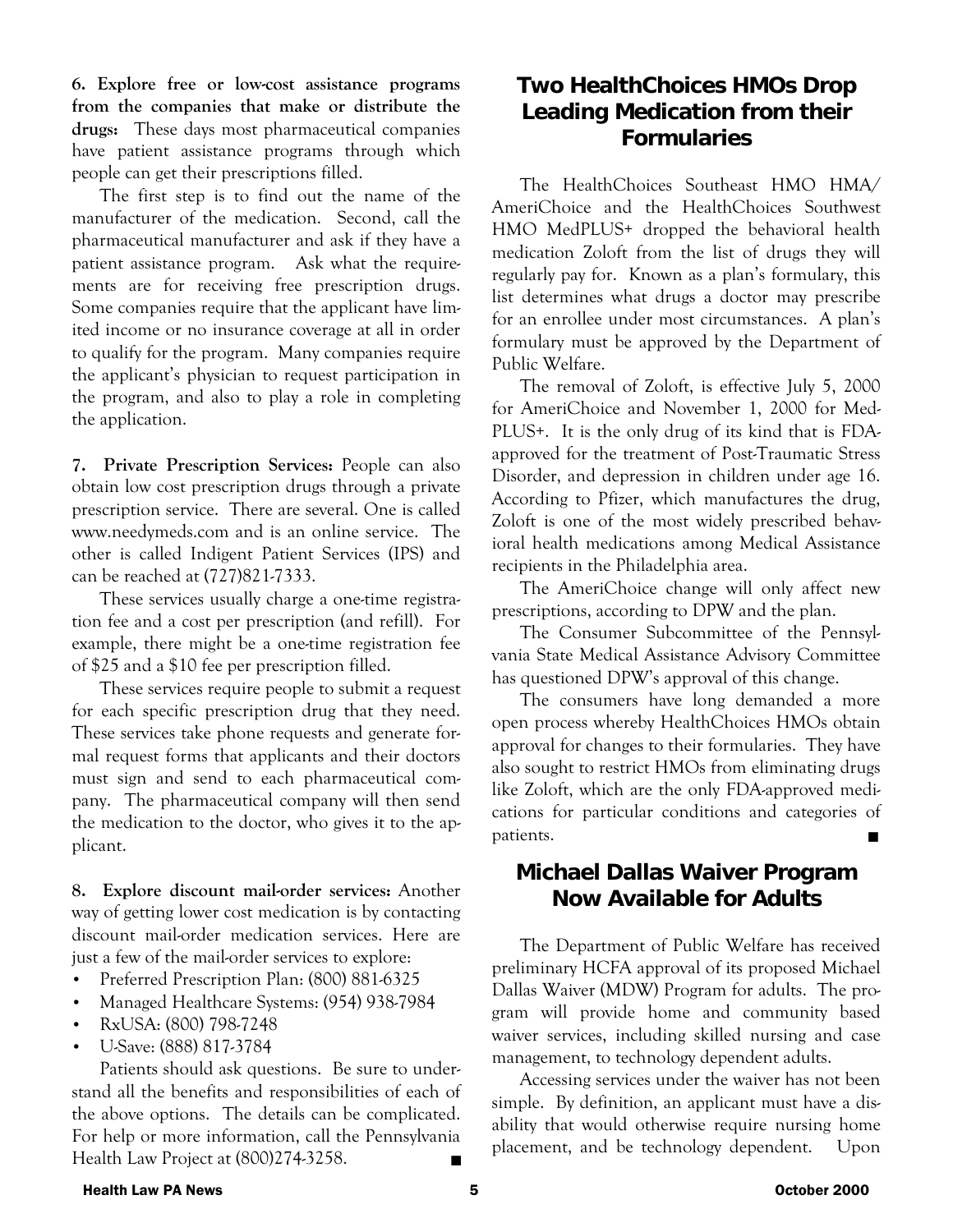urging by the Consumer Subcommittee of the Medical Assistance Advisory Committee, DPW established the financial eligibility criteria at 300% of the SSI level.

 People having problems using this or other waiver services can reach us at 800-274-3258. ■

#### **Governor's Health Insurance Proposal Threatened!**

 Pennsylvania has started receiving over \$400 million per year from the tobacco companies in settlement of a national class action lawsuit. Governor Ridge has proposed spending 40% of that money to provide health insurance for up to 100,000 lower income adults without health insurance, and for up to 10,000 people with disabilities who work. However, state senators and representatives must vote on how this money is to be spent. In the meantime, they are hearing from a number of different special interest groups, all of whom would like to get more of the tobacco money for their cause. Any increase in money for other groups will most likely be taken out of the money to provide health insurance for the uninsured. That is because of all the Governor's proposals, the proposal to provide health insurance to the uninsured has the fewest vocal supporters.

#### **How to Access State Legislators**

 If you don't know your senator or representative's name and phone number, you can get it on the Internet at *http://www.legis.state.pa.us/WU01/VC/ find/counties.htm* or by calling the League of Women Voters at 1-800-692-7281.

#### **Consumer Subcommittee Reacts to Proposed Uniform Definition of Medical Necessity**

In a letter to Dr. Peg Dirkers, Deputy Secretary for Medical Assistance programs, the Consumer Subcommittee of the Medical Assistance Advisory Committee (MAAC) criticized aspects of the Department of Public Welfare's draft definition of medical necessity, which DPW hopes to apply to both HealthChoices and Fee for Service (FFS) programs.

 The proposed definition mirrors the three-prong medical necessity test used by HealthChoices, and adds several provisions. According to the subcommittee, the HealthChoices definition is a good start: it works well for consumers, and has the approval of practitioners, elected officials, and the courts.

 Though the committee found that much of the definition is acceptable with some minor improvements, it took grave exception to a new section that adds a cost-benefit analysis to the medical necessity criteria. The new section allows the health plan to deny any service or benefit that—in its judgment—is either more costly than another equally effective and medically appropriate one, or that serves the same purpose as one the recipient is currently receiving.

 According to the subcommittee, where the provision allows the plan to deny services or benefits more costly than an equally appropriate alternate, it

**The section would grant overly-broad discretion in medical decisions to the plan, "who has an inherent financial interest in finding that the cheapest treatment is 'medically appropriate.'"** 

puts too much power in the hands of the health plan. The section would grant overly-broad discretion in medical decisions to the plan, "who has an inherent financial interest in finding that the cheapest treatment is 'medically appropriate.'" It also potentially shifts significant health care costs from the health plan to the recipient, who, along with their prescribers, do not usually have the time, information, or expertise to challenge cost assertions. Furthermore, the subcommittee claims, the subsection overrides the usual process of public comment and debate that has ensured that substitutions by the Department of one type of care for another have been acceptable to consumers.

 A subsequent portion of the cost-benefit provision restricts payment for services that serve the same purpose as those the recipient may already be receiving. The subcommittee objected to the wording of this element on grounds that it is too broad, and could force patients to choose between equally necessary therapies, such as psychotherapy and medication. Instead, the subcommittee proposed language that would restrict payment for the same service at the same level.

DPW is expected to publish the new medical necessity definition as a proposed regulation in an upcoming Pennsylvania Bulletin.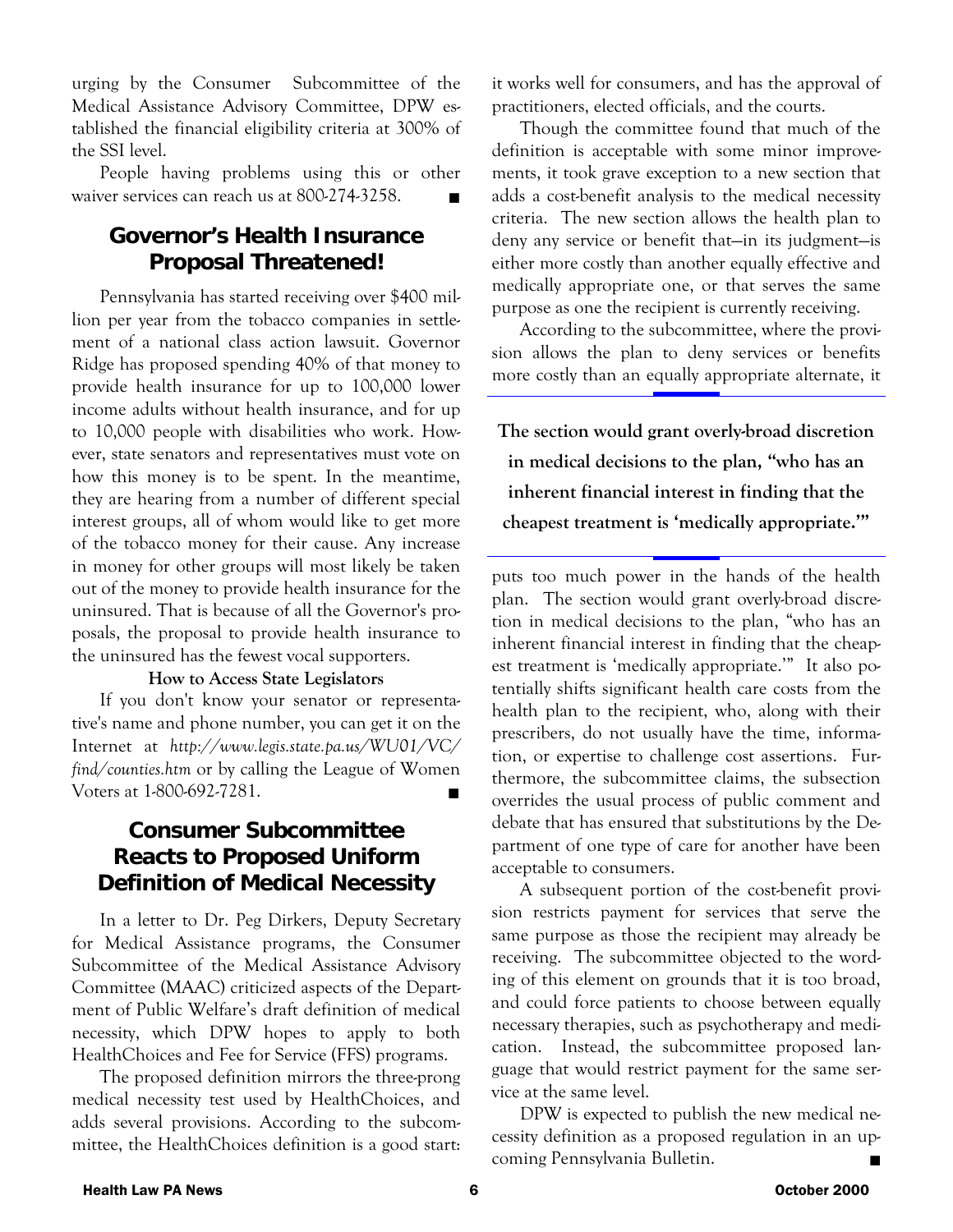#### **MA Transportation Update**

 In previous issues we discussed changes and improvements DPW is making in the Medical Assistance Transportation Program (MATP) statewide. As of July, 2000 all counties are now required to be in full compliance with DPW's New Program Requirements (33 in all) which include:

**Despite this significant progress and these major improvements in the MATP Program, there are important outstanding issues that advocates have raised but that DPW has not addressed.** 

- A toll-free telephone line in place for consumers.
- Service areas that accommodate the transportation requests of consumers including transportation into neighboring counties
- Procedures to assure consumers are picked up within 15 minutes of the scheduled pick-up time and wait no longer than one hour after a medical visit for the ride home
- Prompt reimbursement of mileage (when consumers use their own or someone else's vehicle), including necessary parking and toll costs
- A complaint process for consumers to address problems and service issues

 DPW also convened a workgroup that met regularly over the last six months to redraft the MATP Policy and Procedures Manual that governs how the counties run their MATP programs. The redrafted Manual was completed in July and is currently going through the approval process within DPW before the final Manual is issued. PHLP will notify our readers when the New Manual is published and if and how a copy can be obtained.

 Despite this significant progress and these major improvements in the MATP Program, there are important outstanding issues that advocates have raised but that DPW has not addressed. In July, both the Consumer Subcommittee of DPW's Medical Assistance Advisory Committee (MAAC) as well as the full MAAC passed motions recommending that DPW implement the following changes:

- 1. Require all counties to provide door-to-door transportation for elderly persons and those with disabilities who need that service;
- 2. Raise the minimum mileage reimbursement rate across the state substantially beyond the 12 cents/mile currently required
- 3. Require "urgent care transportation" (for appointments within the next 24 hours) not just in HealthChoices areas but also in counties that have voluntary managed care;
- 4. Require MATPs to provide one way trips when needed-such as rides home from the emergency room, or rides home for escorts who are accompanying children or vulnerable adults one-way to a hospital or treatment facility.

If you know any MA consumers who are having difficulty accessing or using MATP services in their county, contact PHLP at 1-800-274-3258.